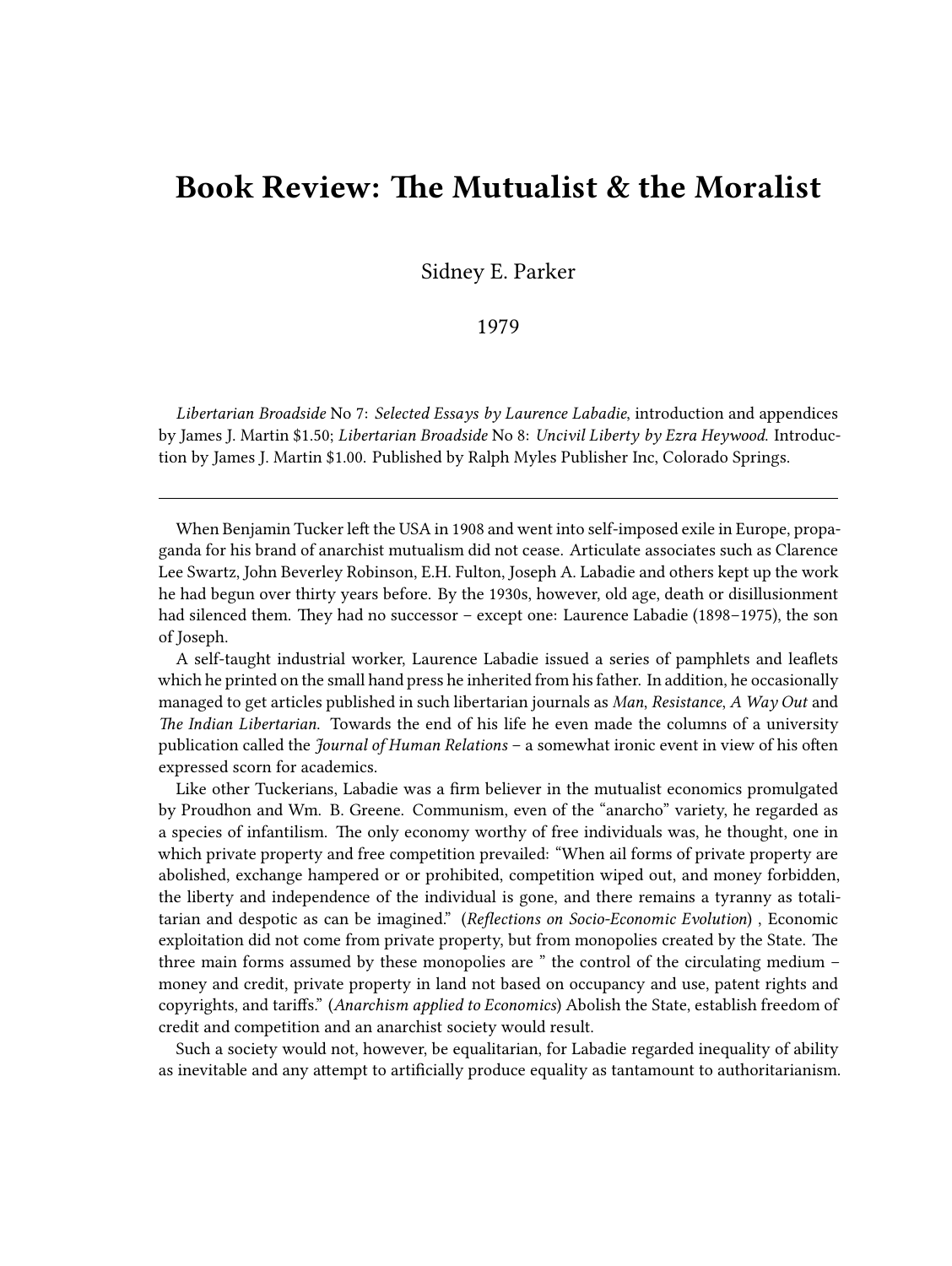The only "equality" he saw as both possible and desirable was "equality of opportunity". He subscribed to Proudhon's view that communist egalitarianism might well do away with the exploitation of the weak by the strong, but only in order to substitute the exploitation of the strong by the weak.

Laurence Labadie was a little-known figure during his lifetime. This first collection of selected essays, which fittingly appears in the *Libertarian Broadside* Series edited by his friend James J. Martin, should serve as a means of introducing a wider public to this purgent and provocative advocate of anarchy. Dr Martin also contributes a fascinating memoir of Labadie, together with one of their mutual friend Agnes Inglis, for many years curator of the Labadie Collection at the University of Michigan.

Ezra Heywood's *Uncivil Liberty*, first published, in 1873, has a certain curiosity value as an example of an early tract advocating woman's suffrage and equality of legal rights. However, its overblown rhetorical style, heavily charged with appeals to abstract and unverifiable principles, its irritating moral meanderings which almost qualify the author as the Mary Whitehouse of "free love" (at one point he denounces women who have abortions as "perverted"), do not endear it to this reviewer….

S.E. PARKER